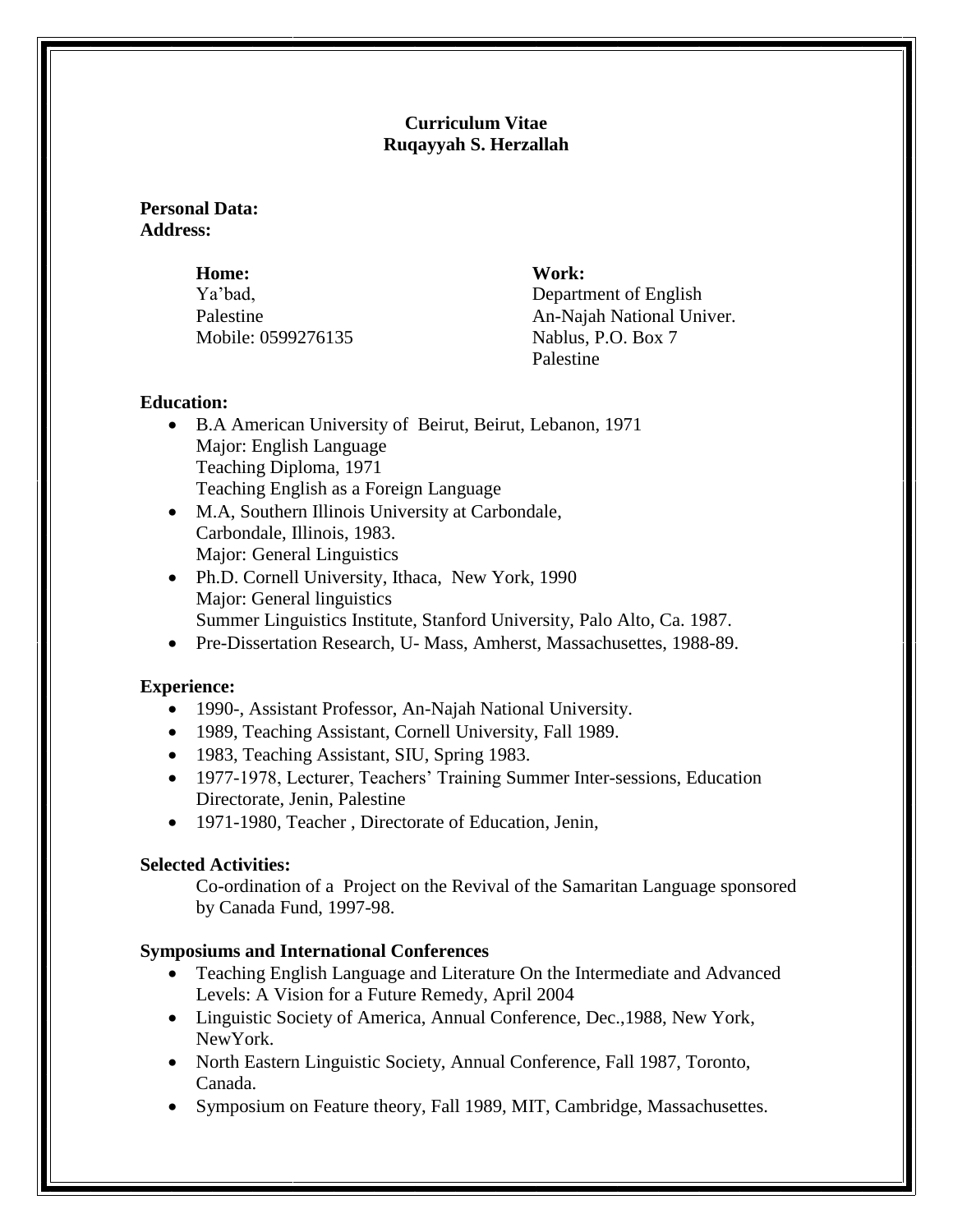## **On –Going Research:**

- Samaritan Language Revival Project: A joint project with Dr. Nabil Alawi. The research study started with the description of the Samaritan language phonological and syntactic systems as well as its script.
- Awareness of the Samaritan culture in the City of Nablus is also being concentrated on. The aims of the study are to work on the maintenance of Samaritan as an endangered language and to produce textbooks at the elementary levels to help especially children and women to read and understand the language not just to rote memorization of the Tora as it is the case now.
- The Relative Clause Revisited, co-authored with Dr. Nabil Alawi (The paper was presented at the Symposium on Teaching English Language and Literature On the Intermediate and Advanced Levels: A Vision for a Future Remedy**,** April 2004)
- A Unified Account of Errors Committed by Palestinian Arabic Speakers Learning English as a Foreign Language: Markedness and Optimality Theory.
- The [-uuš] Suffix, A Re-analized Morpheme in Levant Arabic.
- Linguistics as Clue to the History of Palestinian Place Names.
- The Present Participle Form in Palestinian Arabic: Defying Feminism, Change in Progress.

## **Publications:**

Daraghmeh , A. R.Herzallah and ahmad Abdulkarim , (2010) , "To translate or to subvert ? translating politically sensitive texts in the Palestinian context, " Betthlehem university journal , vol .29 , 2010

Herzallah, R. (1991) Palestinian Arabic Phonology: Ph.D. Dissertation, A Nonlinear Approach, Working Papers of the Cornell Phonetics Laboratory, Cornell University, Ithaca, New York.

#### **Languages:**

Arabic English German ( elementary skills) Akkadian (grammar as well as Cuneiform reading) Samaritan (Intermediate skills)